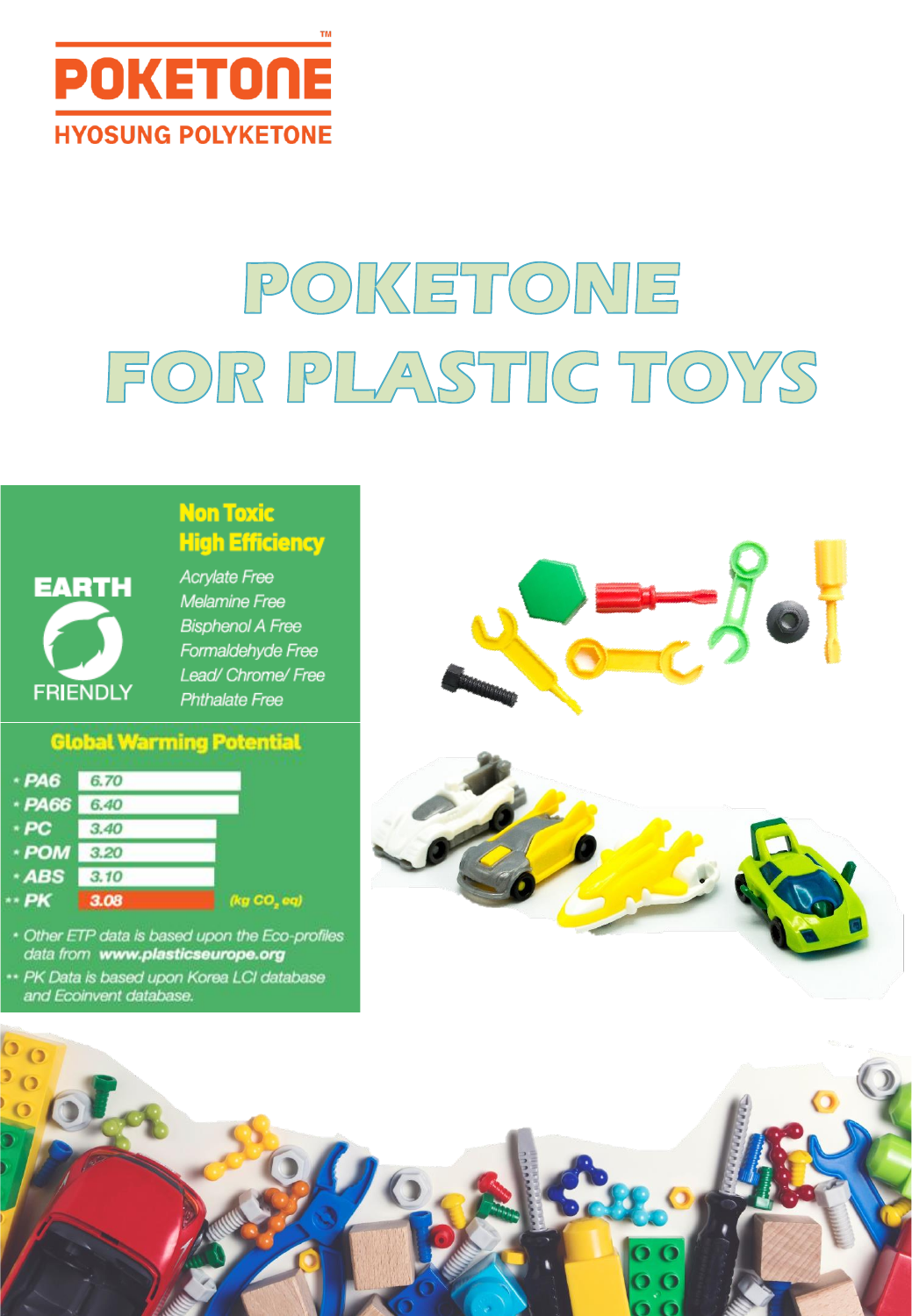## **POKETONE?**

HYOSUNG POKETONE is a new class of engineering thermoplastics which are compose of carbon monoxide, ethylene and propylene, it is called as aliphatic polyketone. As a kind of semi-crystalline plastic, POKETONE can be used for a broad range of applications in toy industry with eco-friendly and it contains no harmful and toxic substances.

### **POKETONE PROPERTIES FOR TOYS**

| <b>Properties</b>          | <b>Unit</b>       | <b>POKETONE</b><br><b>M330F(F-S)</b> | <b>POKETONE</b><br><b>M630F</b> |
|----------------------------|-------------------|--------------------------------------|---------------------------------|
| <b>Density</b>             |                   | 1.24                                 | 1.24                            |
| <b>Melt Index</b>          | $q/10$ min        | 60                                   | 6                               |
| <b>Tensile Strength</b>    | <b>MPa</b>        | 60                                   | 58                              |
| <b>Elongation at Break</b> | $\frac{0}{0}$     | > 240                                | > 240                           |
| <b>Flexural Strength</b>   | <b>MPa</b>        | 57                                   | 53                              |
| <b>Flexural Modulus</b>    | <b>MPa</b>        | 1,500                                | 1,350                           |
| <b>Impact Strength</b>     | KJ/m <sup>2</sup> | 8                                    | 17                              |

#### **CERTIFICATION**



All F grades of POKETONE comply with FDA, EN71-3, PAHS and a variety of certifications. They guarantee chemical safety of POKETONE.

- **Eco-friendly material**
- **POKETONE™ is eco-friendly with low Global Warming Potential. (lower than PA66, POM)**
- **POKETONE™ is Non-toxic: no VOCs (Volatile Organic compounds), free of formaldehyde, heavy metal and acrylonitrile**
- **Perfect for baby toys, food contact and MEDICAL applications. All F grades of POKETONE are satisfied with FDA, NSF 51,61, and USP Class VI.**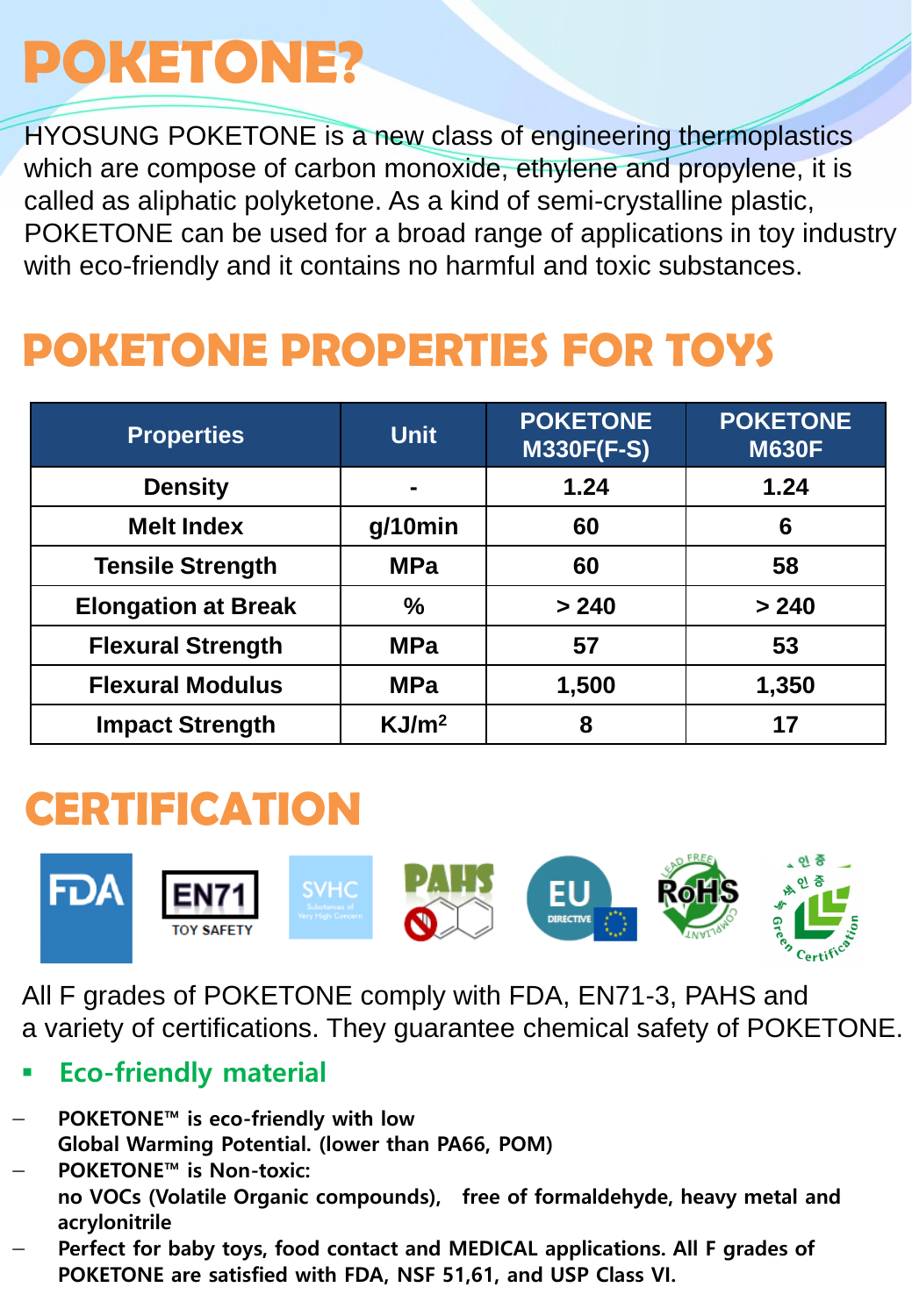### **POKETONE SAFETY REPORT**



**POKETON** 

**HYOSUNG POLYKETONE** 

LCA (Lifetime Cycle Assessment) is a methodology for assessing environmental impacts associated with all the stages of the life-cycle of a commercial product, process, or service. The LCA value of POKETONE is lower than polyamide and polyoxymethylene, it means that POKETONE has better eco-friendly properties in the manufacturing process in terms of consumption of energy.

POKETONE is satisfied with a variety of chemical safety requirements which are based on EN71, EU Directive 2009/48/EC and ASTM F963-17 (US CPSC) in toy application.

#### **ANY SUCCESSFUL STORIES ? REFERENCE?**

**McDonalds RSS Pass : M330F, M630F (Distributor : Polymer Solution)**

**Ferrero Rocher Green List Pass : M330F-S (Distributor : Chi Bond HK Limited)** 

**HASBRO SRS Pass : POKETONE Base Grade**